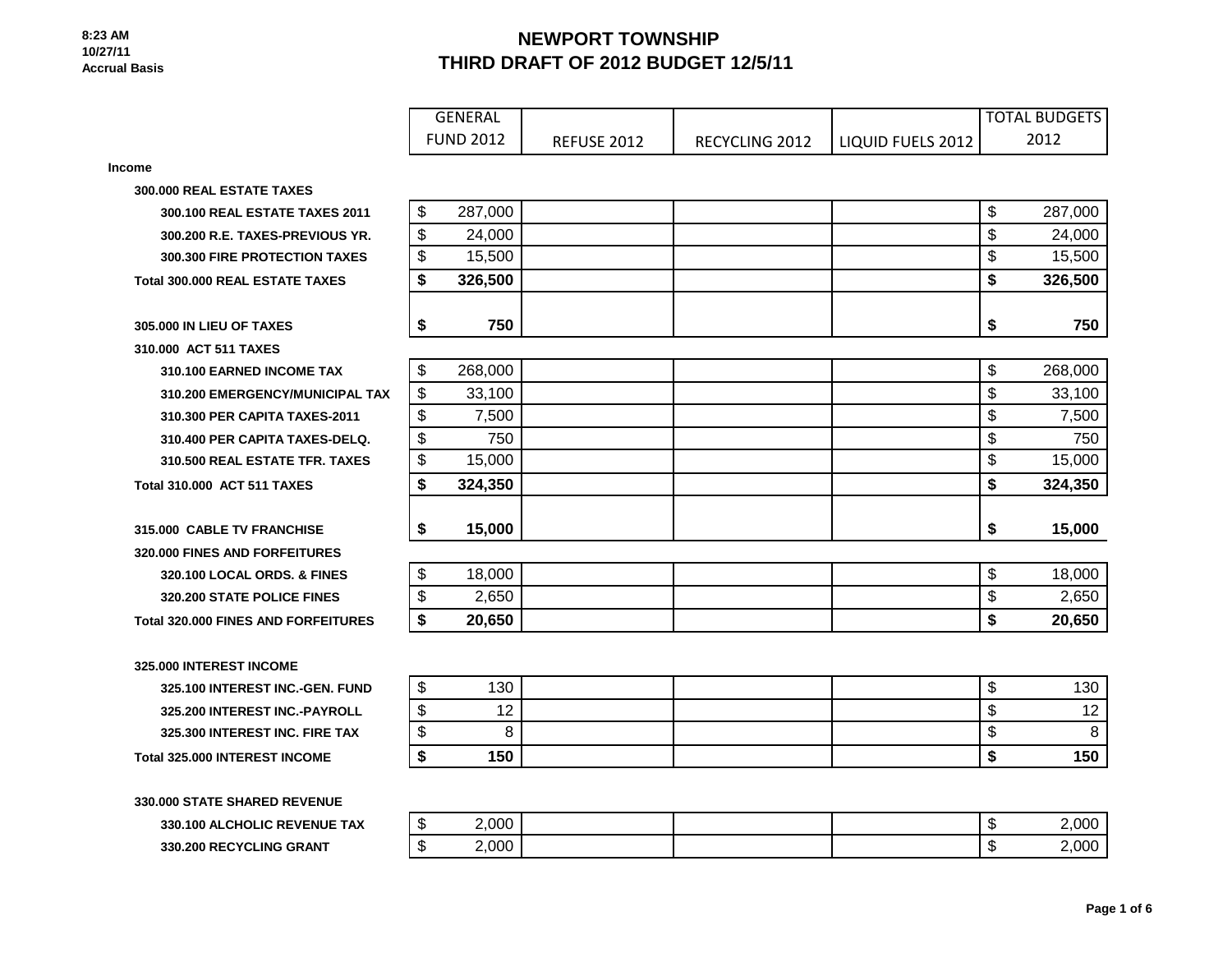### **NEWPORT TOWNSHIP THIRD DRAFT OF 2012 BUDGET 12/5/11**

**330.350 GAS TAX REFUND** 

|                                       | GENERAL          |                    |                       |                   | <b>TOTAL BUDGETS</b> |
|---------------------------------------|------------------|--------------------|-----------------------|-------------------|----------------------|
|                                       | <b>FUND 2012</b> | <b>REFUSE 2012</b> | <b>RECYCLING 2012</b> | LIQUID FUELS 2012 | 2012                 |
| 330.350  GAS TAX REFUND               | 2,000            |                    |                       |                   | 2,000                |
| 330.400 P.U.R.T.A.                    | 750              |                    |                       |                   | 750                  |
| <b>330.500 STATE FOR PENSION FUND</b> | 16,612           |                    |                       |                   | 16,612               |
| 330.600 STATE GRANT-CAR/PARK          |                  |                    |                       |                   |                      |
| <b>330.700 FIREMEN'S RELIEF-STATE</b> | 19,500           |                    |                       |                   | 19,500               |
| <b>1330.000 STATE SHARED REVENUE</b>  | 42,862           |                    |                       |                   | 42,862               |

**330.500 STATE FOR PENSION FUND 330.600 STATE GRANT-CAR/PARK 330.700 FIREMEN'S RELIEF-STATE** 

**Total 330.000 STATE SHARED REVENUE** 

| 335.000 CODE ENFORCEMENT              |  |  |  |  |  |  |  |  |
|---------------------------------------|--|--|--|--|--|--|--|--|
| 335.100 BUILDING PERMITS              |  |  |  |  |  |  |  |  |
| <b>335.200 CONTRACTOR LICENCES</b>    |  |  |  |  |  |  |  |  |
| 335.300 OCCUPANCY PERMITS             |  |  |  |  |  |  |  |  |
| <b>Total 335,000 CODE ENFORCEMENT</b> |  |  |  |  |  |  |  |  |

| 335.100 BUILDING PERMITS              | 15.000 |  |  | 15,000 |
|---------------------------------------|--------|--|--|--------|
| <b>335.200 CONTRACTOR LICENCES</b>    | 100    |  |  | 100    |
| 335.300 OCCUPANCY PERMITS             | 5,000  |  |  | 5,000  |
| <b>Total 335.000 CODE ENFORCEMENT</b> | 20,100 |  |  | 20,100 |

| <b>Total Income</b>        | 761,662 | 333,500 | - \$ | 52,000 | - 5 | 99,410 \$ | 1,246,572 |
|----------------------------|---------|---------|------|--------|-----|-----------|-----------|
| Total 345,000 OTHER INCOME | 11,300  |         |      |        |     |           | 11,300    |
| 345,400 INSURANCE REPORTS  | 500     |         |      |        |     |           | 500       |
| <b>345,300 UDAG LOANS</b>  | 5,000   |         |      |        |     |           | 5,000     |
| 345.150 OCD GRANTS EXPENSE |         |         |      |        |     |           |           |
| <b>345.110 PAVECUTS</b>    | 1,500   |         |      |        |     |           | 1,500     |
| 345.100 MISCELLANEOUS      | 4,300   |         |      |        |     |           | 4,300     |
| 345,000 OTHER INCOME       |         |         |      |        |     |           |           |
|                            |         |         |      |        |     |           |           |

### **Expense**

**400.000 GENERAL GOVERNMENT**

**401.000 J. P. MASCARO 400.100 COMMISSIONERS SALARY 400.105 TOWNSHIP MGR. SALARY 400.110 ADM. ASSIS'T. SALARY 400.115 TAX COLLECTOR SALARY 400.120 LEGAL SERVICES-RETAINER** 

|        |        | J  | 289,440 |        |       | Φ  | 289,440 |
|--------|--------|----|---------|--------|-------|----|---------|
| ጥ<br>จ | 5,025  | \$ | 2,250   | S      | 225   | Φ  | 7,500   |
| ጥ<br>จ | 25,296 | \$ | 11,660  | - \$   | 1,236 | ۰D | 38,192  |
| \$     | 8,211  | S  | 6,356   | S      | 433   | Φ  | 15,000  |
| \$     | 4,800  |    |         |        |       | \$ | 4,800   |
| \$     | 4,000  | \$ | 1,200   | œ<br>Œ | 120   | \$ | 5,320   |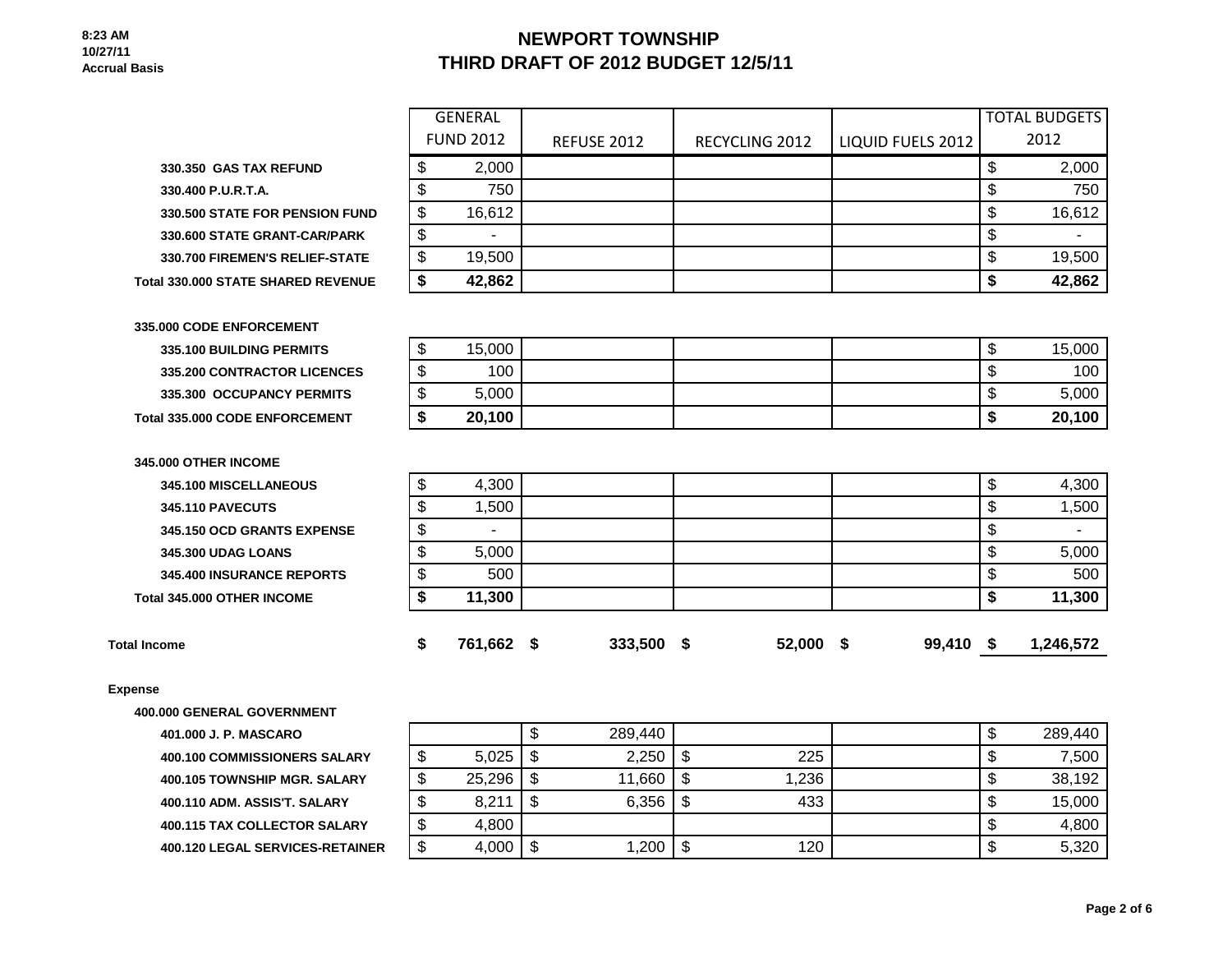# **NEWPORT TOWNSHIP THIRD DRAFT OF 2012 BUDGET 12/5/11**

|                                          | <b>GENERAL</b>   |                    |                |                      | <b>TOTAL BUDGETS</b> |
|------------------------------------------|------------------|--------------------|----------------|----------------------|----------------------|
|                                          | <b>FUND 2012</b> | <b>REFUSE 2012</b> | RECYCLING 2012 | LIQUID FUELS 2012    | 2012                 |
| <b>400.125 LEGAL SERVICES-SPECIAL</b>    | \$<br>2,000      | \$<br>300          |                |                      | \$<br>2,300          |
| <b>400.135 AUDITING SERVICES</b>         | \$<br>1,725      | \$<br>825          | \$<br>250      |                      | \$<br>2,800          |
| <b>400.140 ENGINEERING SERVICES</b>      | \$<br>1,500      |                    |                |                      | \$<br>1,500          |
| 400.145 BERKEHIMER                       | \$<br>10,000     |                    |                |                      | \$<br>10,000         |
| 400.150 TELEPHONE                        | \$<br>2,310      | \$<br>1,155        | \$<br>216      |                      | \$<br>3,681          |
| <b>400.155 TELEPHONE MAINTENANCE</b>     | \$<br>250        | \$<br>216          | \$<br>50       |                      | \$<br>516            |
| <b>400.170 OFFICE SUPPLIES</b>           | \$<br>2,500      | \$<br>1,000        | \$<br>300      |                      | \$<br>3,800          |
| <b>400.175 POSTAGE</b>                   | \$<br>500        | \$<br>1,000        | \$<br>250      |                      | \$<br>1,750          |
| 400.180 ADVERTISING                      | \$<br>1,800      | \$<br>400          |                |                      | \$<br>2,200          |
| <b>400.185 TAX COLLECTOR SUPPLIES</b>    | \$<br>2,000      |                    | \$<br>60       |                      | \$<br>2,060          |
| <b>400.195 DUES &amp; SUBSCRIPTIONS</b>  | \$<br>600        |                    |                |                      | \$<br>600            |
| <b>400.200 OFFICE EQUIPMENT</b>          | \$<br>1,500      | \$<br>300          | \$<br>200      |                      | \$<br>2,000          |
| 400.205 RENTAL PROPERTY                  | \$<br>220        |                    |                |                      | \$<br>220            |
| Total 400.000 GENERAL GOVERNMENT         | \$<br>74,237     | \$<br>316,102      | \$<br>3,340    | \$<br>$\blacksquare$ | \$<br>393,679        |
|                                          |                  |                    |                |                      |                      |
| <b>405.000 BUILDING EXPENSES</b>         |                  |                    |                |                      |                      |
| <b>405.100 REPAIRS &amp; MAINTENANCE</b> | \$<br>2,000      | \$<br>1,750        | \$<br>750      |                      | \$<br>4,500          |
| <b>405.105 ELECTRIC</b>                  | \$<br>6,500      | \$<br>5,500        | \$<br>375      |                      | \$<br>12,375         |
| 405.110 HEATING OIL                      | \$<br>6,000      | \$<br>2,250        | \$<br>225      |                      | \$<br>8,475          |

405.115 WATER | \$ 650 | \$ 270 | \$ 270 | | \$ 1,190

**Total 405.000 BUILDING EXPENSES \$ 15,150 \$ 9,770 \$ 1,620 \$ - \$ 26,540**

### **410.000 POLICE DEPARTMENT**

| 410.100 SALARY-CHIEF OF POLICE   |
|----------------------------------|
| 410.103 SALARY, FULL TIME        |
| 410.105 SALARIES-PART-TIME       |
| 410.110 OVERTIME-POLICE          |
| <b>410.115 COURT TIME</b>        |
| 410.120 SCHOOL CROSSING GUARD    |
| <b>410.125 UNIFORM ALLOWANCE</b> |
| <b>410.130 POLICE TRAINING</b>   |

| ייוויוויוויה ושל שלושל ישל       |              |  |  |        |
|----------------------------------|--------------|--|--|--------|
| 410.100 SALARY-CHIEF OF POLICE   | \$<br>33,426 |  |  | 33,426 |
| 410.103 SALARY, FULL TIME        | 28,000       |  |  | 28,000 |
| 410.105 SALARIES-PART-TIME       | 68,895       |  |  | 68,895 |
| <b>410.110 OVERTIME-POLICE</b>   | 2,500        |  |  | 2,500  |
| <b>410.115 COURT TIME</b>        | 7,500        |  |  | 7,500  |
| 410.120 SCHOOL CROSSING GUARDS   | \$<br>3,600  |  |  | 3,600  |
| <b>410.125 UNIFORM ALLOWANCE</b> | 1,850        |  |  | 1,850  |
| 410.130 POLICE TRAINING          | 1,400        |  |  | 1,400  |
|                                  |              |  |  |        |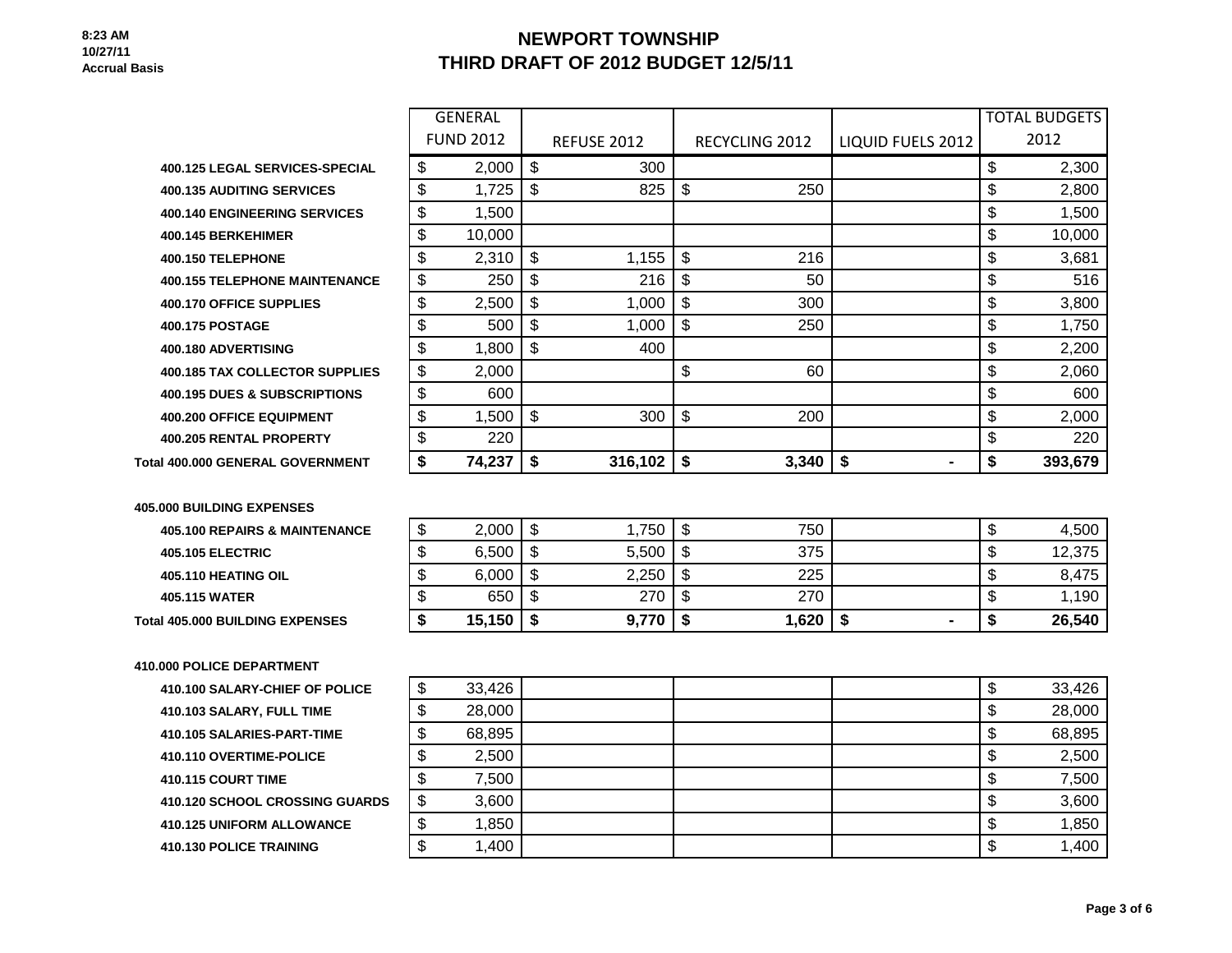# **NEWPORT TOWNSHIP THIRD DRAFT OF 2012 BUDGET 12/5/11**

**410.135 OFFICE SUPPLIES 410.140 GAS & OIL 410.145 VEHICLE MAINTENANCE 410.150 SMALL TOOLS & EQUIP. Total 410.000 POLICE DEPARTMENT** 

| 415,000 FIRE DEPARTMENT |  |
|-------------------------|--|
|-------------------------|--|

**415.100 FULL-TIME SALARIES 415.105 PART-TIME SALARIES 415.110 OVERTIME-FIRE 415.115 LIFE INSURANCE 415.120 UNIFORM ALLOWANCE 415.125 DIESEL, GAS & OIL 415.130 VEHICLE MAINTENANCE 415.135 EQUIPMENT 415.145 HYDRANT RENTALS 415.150 FIRE CHIEF RETAINER Total 415,000 FIRE DEPARTMENT** 

**420.000 CODE ENFORCEMENT 420.100 CONTRACT SERVICES 420.105 BLDG. INSPECTION FEES 420.110 ELECTRICAL INSP. FEES 420.115 OFFICE SUPPLIES Total 420.000 CODE ENFORCEMENT** 

**425.000 EMERGENCY MANAGEMENT**

**425.100 EMA COORDINATOR SALARY Total 425.000 EMERGENCY MANAGEMENT 440.000 STREET DEPARTMENT**

**440.100 SALARIES & WAGES** 

|    | <b>GENERAL</b>   |                    |                       |                   | <b>TOTAL BUDGETS</b> |
|----|------------------|--------------------|-----------------------|-------------------|----------------------|
|    | <b>FUND 2012</b> | <b>REFUSE 2012</b> | <b>RECYCLING 2012</b> | LIQUID FUELS 2012 | 2012                 |
| \$ | 3,000            |                    |                       |                   | 3,000<br>\$          |
| \$ | 17,000           |                    |                       |                   | 17,000<br>\$         |
| \$ | 4,000            |                    |                       |                   | 4,000<br>\$          |
| \$ | 1,250            |                    |                       |                   | 1,250<br>\$          |
| S  | 172,421          | S.                 | $\blacksquare$        | $\blacksquare$    | 172,421              |

| \$<br>63,700  |          | \$       | 63,700  |
|---------------|----------|----------|---------|
| \$<br>58,195  |          | \$       | 58,195  |
| \$<br>5,000   |          | \$       | 5,000   |
| \$<br>2,200   |          | \$       | 2,200   |
| \$<br>3,000   |          | \$       | 3,000   |
| \$<br>2,000   |          | \$       | 2,000   |
| \$<br>1,000   |          | \$       | 1,000   |
| \$<br>1,500   |          | \$       | 1,500   |
| \$<br>28,000  |          | \$       | 28,000  |
| \$<br>1,000   |          | \$       | 1,000   |
| \$<br>165,595 | \$<br>\$ | \$<br>\$ | 165,595 |

| ∩<br>۰D | 3,500  |         |         |   |        | ъD      | 3,500  |
|---------|--------|---------|---------|---|--------|---------|--------|
| ₼<br>จ  | 5,000  |         |         |   |        | ъD      | 5,000  |
| ₼<br>۰D | 2,800  |         |         |   |        | ጦ<br>ъD | 2,800  |
| ጦ<br>Œ  | 1,000  |         |         |   |        | ጦ<br>ъD | 1,000  |
| Ð       | 12,300 | \$<br>۰ | ጦ<br>۰D | ۰ | ጥ<br>Φ | æ       | 12,300 |

| ιIJ     | 1,200  |        |       |         |        |     |        | æ<br>۰D | 1,200  |
|---------|--------|--------|-------|---------|--------|-----|--------|---------|--------|
|         | 1,200  | ጦ<br>ง | -     | w       |        | ٨IJ |        |         | 1,200  |
|         |        |        |       |         |        |     |        |         |        |
| æ<br>ъD | 37,109 | ጥ<br>D | 5,761 | ᠊ᠭ<br>จ | 21,630 | \$  | 12,000 | \$      | 76,500 |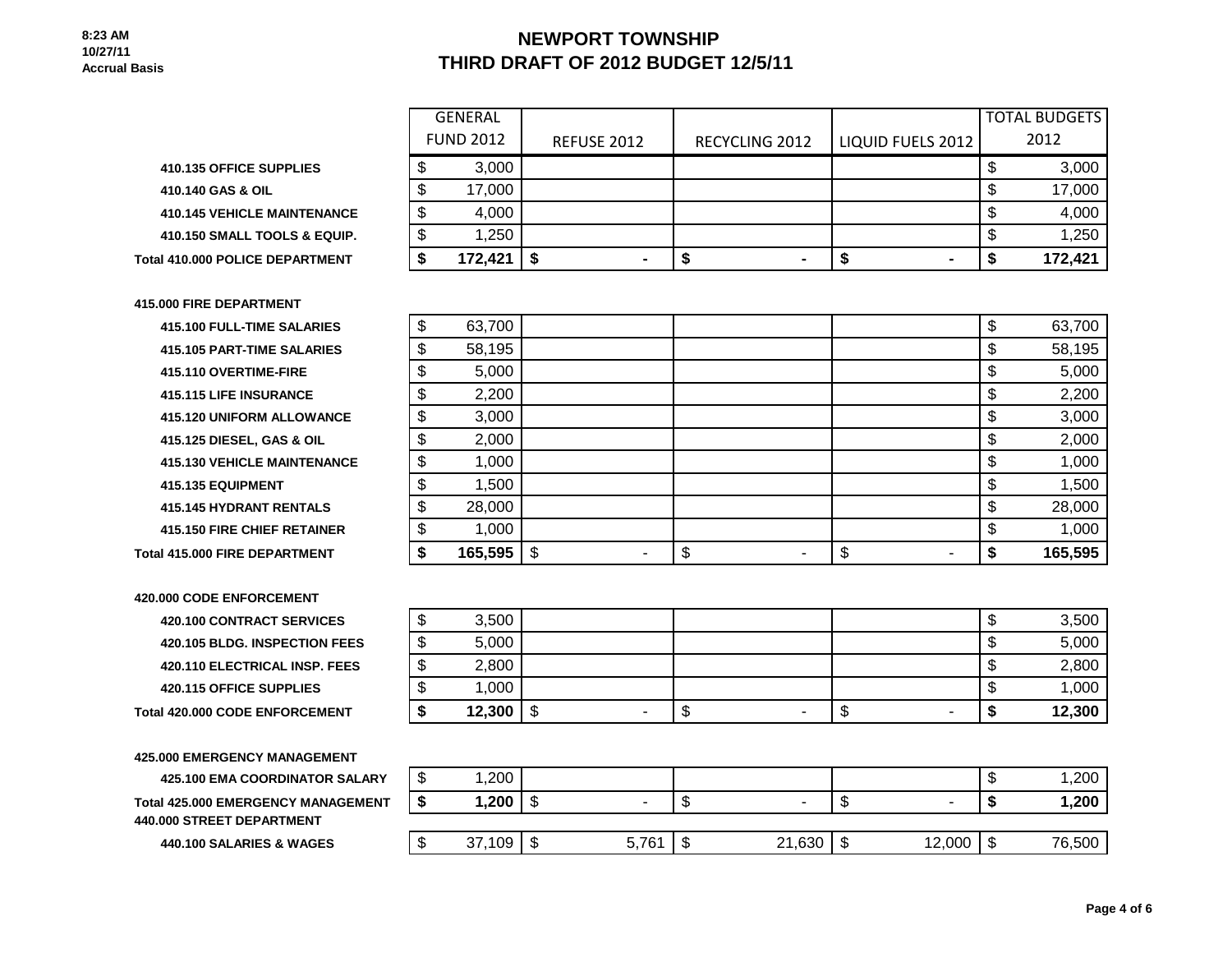# **NEWPORT TOWNSHIP THIRD DRAFT OF 2012 BUDGET 12/5/11**

|                                        |                       | <b>GENERAL</b>   |                      |                       |                      | <b>TOTAL BUDGETS</b> |
|----------------------------------------|-----------------------|------------------|----------------------|-----------------------|----------------------|----------------------|
|                                        |                       | <b>FUND 2012</b> | <b>REFUSE 2012</b>   | <b>RECYCLING 2012</b> | LIQUID FUELS 2012    | 2012                 |
| 440.105 OVERTIME-STREETS               | \$                    | 7,000            |                      |                       |                      | \$<br>7,000          |
| 440.110 UNIFORM ALLOWANCE              | \$                    | 375              |                      |                       |                      | \$<br>375            |
| 440.120 GAS & OIL                      | \$                    | 9,000            |                      | \$<br>3,000           |                      | \$<br>12,000         |
| <b>440.125 VEHICLE MAINTENANCE</b>     | $\boldsymbol{\theta}$ | 5,000            |                      | \$<br>3,500           |                      | \$<br>8,500          |
| <b>431.000 STREET CLEANING</b>         |                       |                  |                      |                       | \$<br>500            | \$<br>500            |
| 432.100 SALT                           |                       |                  |                      |                       | \$<br>15,000         | \$<br>15,000         |
| <b>432.200 CINDERS</b>                 |                       |                  |                      |                       | \$<br>2,000          | \$<br>2,000          |
| 433,000 TRAFFFIC SIGNS                 |                       |                  |                      |                       | \$<br>2,500          | \$<br>2,500          |
| 436.100 STORM DRAINS                   |                       |                  |                      |                       | \$<br>4,000          | \$<br>4,000          |
| <b>437,000 REPAIRS TO EQUIPMENT</b>    |                       |                  |                      |                       | \$<br>1,500          | \$<br>1,500          |
| <b>438.100 PAVING &amp; PATCHING</b>   |                       |                  |                      |                       | \$<br>33,000         | \$<br>33,000         |
| <b>440.135 SNOW REMOVAL CONTRACTS</b>  | \$                    | 8,000            |                      |                       |                      | \$<br>8,000          |
| <b>440.140 PRISONER LUNCHES</b>        | \$                    | 1,000            |                      |                       |                      | \$<br>1,000          |
| <b>440.150 COMMUNICATIONS</b>          | \$                    | 250              |                      |                       |                      | \$<br>250            |
| <b>440.155 SMALL TOOLS/REPAIRS</b>     | \$                    | 2,500            |                      |                       |                      | \$<br>2,500          |
| 440.160 STREET LIGHTING                | \$                    | 28,000           |                      |                       | \$<br>28,000         | \$<br>56,000         |
| <b>Total 440.000 STREET DEPARTMENT</b> | \$                    | 98,234           | \$<br>5,761          | \$<br>28,130          | \$<br>98,500         | \$<br>230,625        |
| <b>450,000 RECREATION</b>              |                       |                  |                      |                       |                      |                      |
| <b>450.100 RECREATION ACTIVITIES</b>   | \$                    | 1,000            |                      |                       |                      | \$<br>1,000          |
| 450.110 MULCH                          | \$                    | 1,500            |                      |                       |                      | \$<br>1,500          |
| <b>450.115 DIAMOND TEX</b>             | \$                    | 500              |                      |                       |                      | \$<br>500            |
| 450.130 MAJOR EQUIP, REPAIR            | \$                    | 1,000            |                      |                       |                      | \$<br>1,000          |
| <b>450.130 PAVILLION REPAIR</b>        | \$                    | 1,500            |                      |                       |                      | \$<br>1,500          |
| <b>450.135 SMALL EQUIP. REPAIRS</b>    | \$                    | 1,400            |                      |                       |                      | \$<br>1,400          |
| 450.140 UTILITIES                      | \$                    | 500              |                      |                       |                      | \$<br>500            |
| <b>Total 450,000 RECREATION</b>        | \$                    | 7,400            | \$<br>$\blacksquare$ | \$<br>$\blacksquare$  | \$<br>$\blacksquare$ | \$<br>7,400          |
| 455.000 INSURANCE                      |                       |                  |                      |                       |                      |                      |
| <b>455.100 GENERAL INSURANCE</b>       | \$                    | 22,000           |                      | \$<br>4,000           |                      | \$<br>26,000         |
| 455.105 WORK. COMP-CLERICAL/DPW        | \$                    | 5,000            |                      | \$<br>4,000           |                      | \$<br>9,000          |
| 455.110 WORKMEN'S COMP-POLICE          | \$                    | 7,130            |                      |                       |                      | \$<br>7,130          |
| <b>455.112 WORKMEN'S COMP-FIRE</b>     | \$                    | 7,130            |                      |                       |                      | \$<br>7,130          |